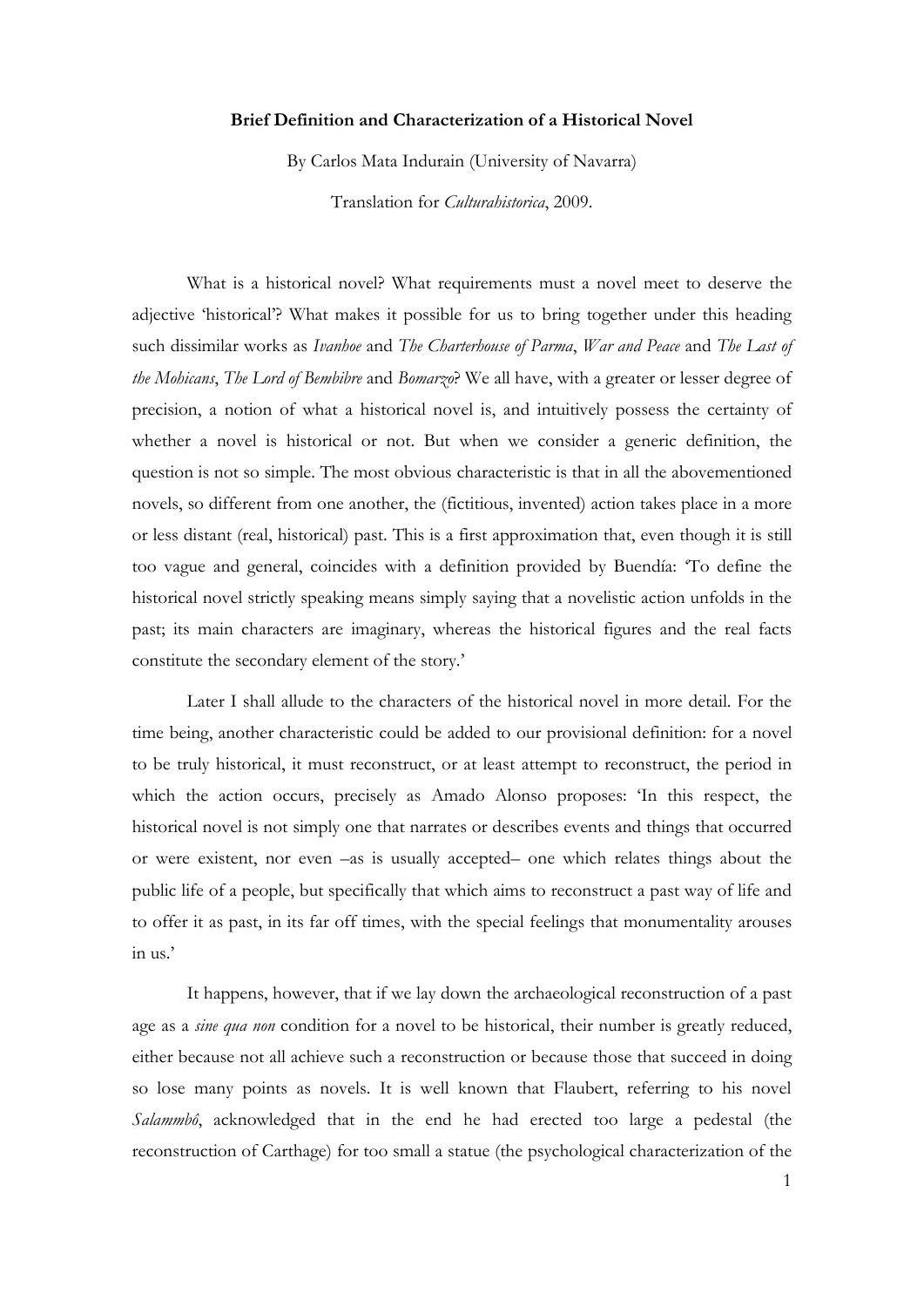main character). Solís Llorente states that 'there must be an intention on the part of the author to present the time, to use the atmosphere of the novel to raise awareness of the historical reality of a given time.' In the same vein, Francisco Carrasquer clearly insists on this feature:

'Because if it is a subgenre of the novel, the historical novel has to be and cannot be anything other than a novel. Not 'primarily' or 'particularly' a novel, but a novel from head to toe. After being a novel, only afterwards, can it be imbued, dyed or painted as *historical*. But this adjective cannot be converted into a noun, at the risk of it ceasing to be literature.'

Thus, we can see that here lies one of the main dangers of this type of narrative; because of its very nature, the historical novel is a hybrid genre, a mixture of invention and reality. First, in this type of work we require the author to reconstruct a more or less remote historical past, for which purpose a series of non-fiction materials should be attached; the presence in the novel of this historical framework will show the way of life, customs, and generally all the circumstances necessary for a better understanding of that yesterday. But at the same time, the author should not forget that in his work all this historical element is the adjective, and that the noun is the novel. And this is an essential touchstone for deciding whether a particular work is a historical novel or not: its fictional nature, as the final outcome of this mixture of historical and literary elements is not a work of history, but of literature, in other words a work of fiction.

All this makes the historical novel a relatively complicated subgenre. In fact, the greatest difficulty for the historical novelist lies in finding a stable equilibrium between the historical element and characters, and fictional elements and characters, without one of the two aspects drowning out the other. If it errs too much in the direction of reconstructing the past, it will cease to be novel to become a scholarly historical work; in contrast, by default the novel will be historical only in name if its actions take place in the past and it introduces a few themes and pseudo-historical characters.

Another interesting question we might consider is the following: What temporal distance is needed between the author and the story being told? Critics have stipulated a minimum separation of fifty years, which, in any case, remains an arbitrary figure. For Juan Ignacio Ferreras, historical novels can be constructed in at least three different ways: 'either remote in time and by attaining what we might call an archaeological novel; or by moving back to our grandparents' generation; or finally by writing about contemporary or very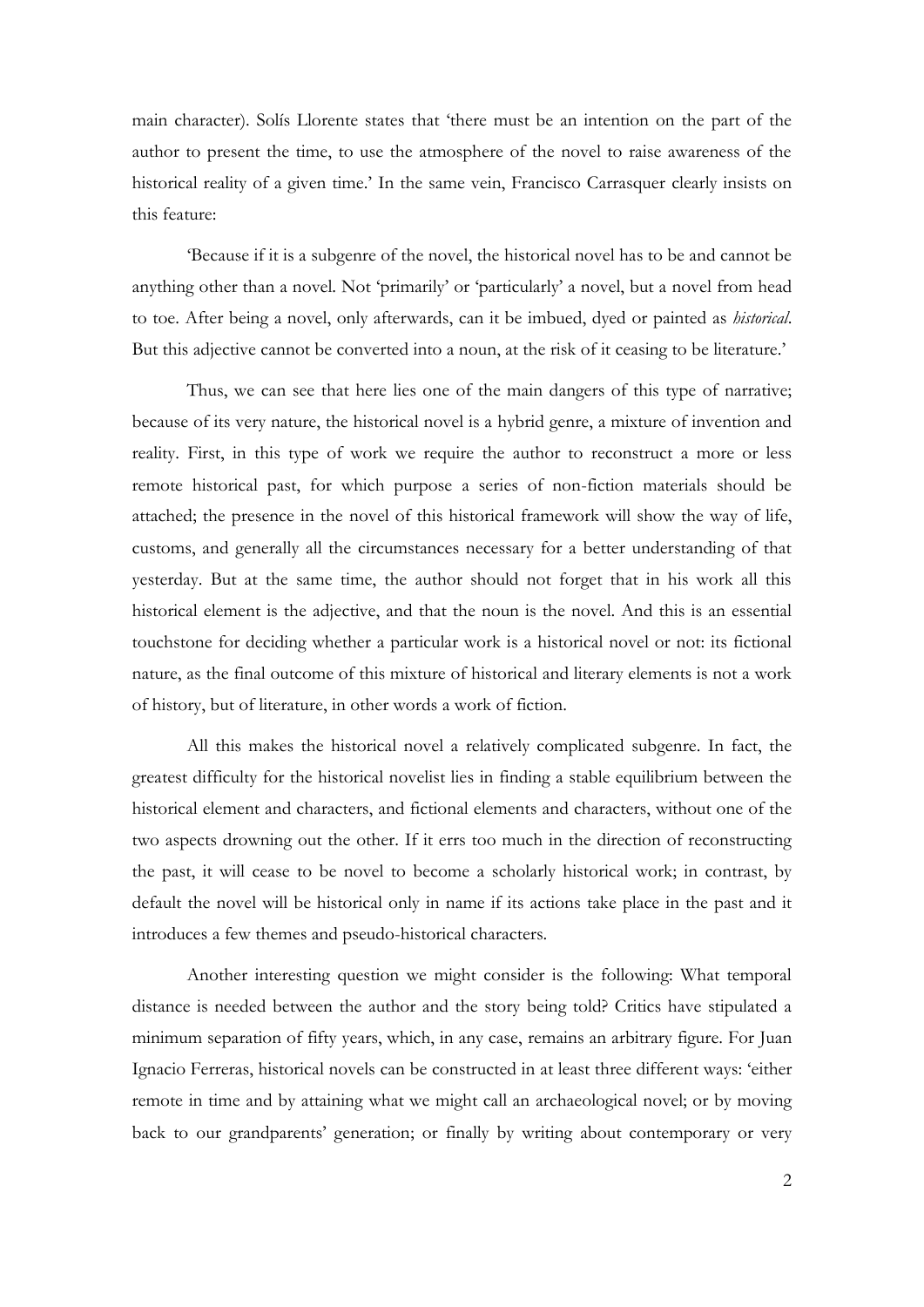recent historical affairs.' I think it would be interesting to differentiate between the historical novel and the 'contemporary national episode,' reserving the latter term for those works whose action take place in a not too distant time, that is, those works that transform historical events which were experienced by the author–or which might have been experienced– into a novel, as in Pérez Galdós' five series of *National Episodes*, which cover developments in the history of Spain from a few years before the Spanish War of Independence (the battle of Trafalgar) to the Bourbon Restoration.

Summarizing the above, we may conclude that the historical novel is a subgenre of narrative (and therefore fiction) in the construction of which certain elements and/or historical figures are included. However, there is no structural peculiarity that allows us to distinguish a historical novel from another kind of novel. This is recognized by Gyorgy Lukács: 'If, therefore, we seriously consider the problem of genre, we can only pose the question as follows: what are the vital elements on which a historical novel rests and that are specifically different from those vital elements which constitute the genre of the novel in general? If we ask the question in this way, I think we can only answer thus: there are none.'

Baquero Goyanes, speaking of the detective novel as a type of storytelling that has a very definite structure, also shows that it is not the case with the historical novel, but rather the latter takes advantage of all the structures of the novelestic genre. 'The detective story, rather than a literary category, is primarily a structure. [...] A historical novel will always be defined by some specific aspects that differentiate it from other forms of novel; but in fact it lacks the structural framework which is typical of the detective novel. (In the historical novel genre the most disparate structures can be found alongside. Compare, for example, *Quo Vadis?*, by Sienkiewicz, and *The Ides of March*, by T. Wilder).

Ultimately, what makes a novel a historical one is a question of content, subject matter or plot. Be that as it may, despite the absence of a well-determined structural framework, the historical novel is still growing and continues to be fashionable, to the point of being considered by some critics as a possible means of salvation for the declining genre of the novel.

In this 'Retrospective note' I have endeavoured to reconsider some general aspects relating to the historical novel, paying particular attention to the relationship between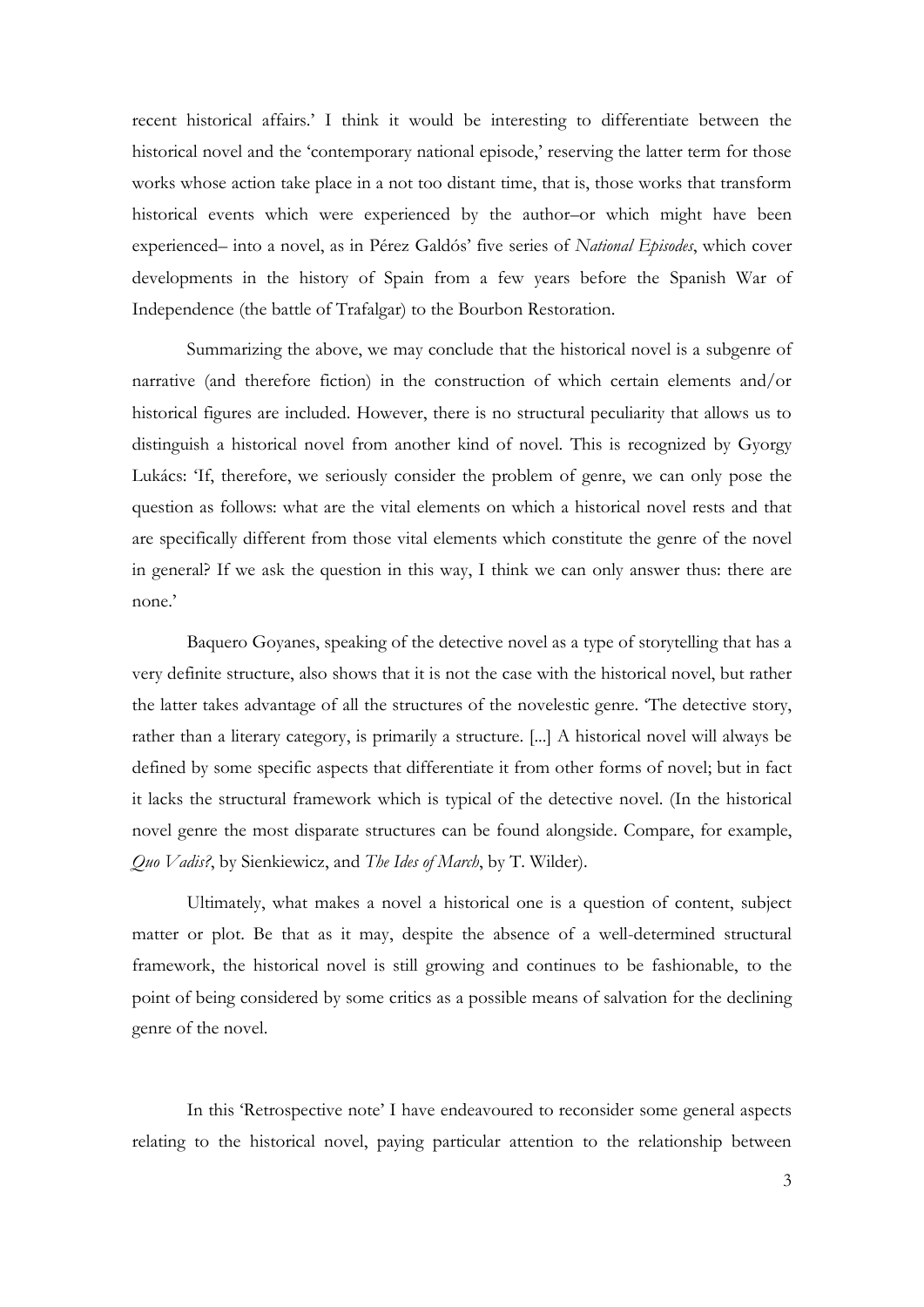history and fiction in this narrative subgenre. I have insisted that history is a scientific approach to historical reality and the historical novel an artistic or literary one: historians must adhere to historical truth while the novelist has to comply with novelistic truth, and both approaches complement each other. In the novel, truth or objectivity does not have such a great weight, since it is question of providing a well-told story, and novelists are thus allowed a degree of licence and falsifications in their treatment of the characters and historical facts provided that these are maintained within certain limits: they are free to distort them, but not to the extreme of making them unrecognizable or false. Moreover, total objectivity is impossible, even for the historian, because he is a man situated in a specific time and society: 'The historian belongs not to the past but to the present,' said E.H.Carr, and the mere use of language 'forbids him to be neutral.'

The historical novel, situated between history and literature, can narrate and explain events with greater vivacity and emotion, without the seriousness of the purely historical account; it can revive the past, instil this material with new life, or penetrate the main characters of a period or a society; in short, reach the very heart of their being. There is no incompatibility between history and literature: history supposes rigour, faithfulness, exactitude, whereas the novel provides fantasy and imagination, in a nutshell, literary fiction. Not only does the presence of historical elements in a literary work not destroy it as such, but rather can make a powerful contribution to embellishing and enriching it. It is can all be reduced to a question of proportion, to both elements, the historical and the fictional ones, being mixed in the right amounts and in the suitable way (as long as this mixture is also created artistically, of course).

Thanks to the exemplary nature of history, the historical novel is also a genre that helps mankind to reflect, since it obliges us to think about the passage of time. Contemporary man is aware of himself and of history as never before. Present and past come together in the historical novel: on the one hand, the vision of the past is illuminated by knowledge of the present and, in turn, the understanding of the past enriches the present-day world and makes us look at the future with new eyes; the man who asks himself about his past wants to know where he comes from in order to know better what he is and where he is heading. Similarly, it contributes to recovering our historical memory, the collective memory of a people and, therefore, to considering our own freedom in greater depth.